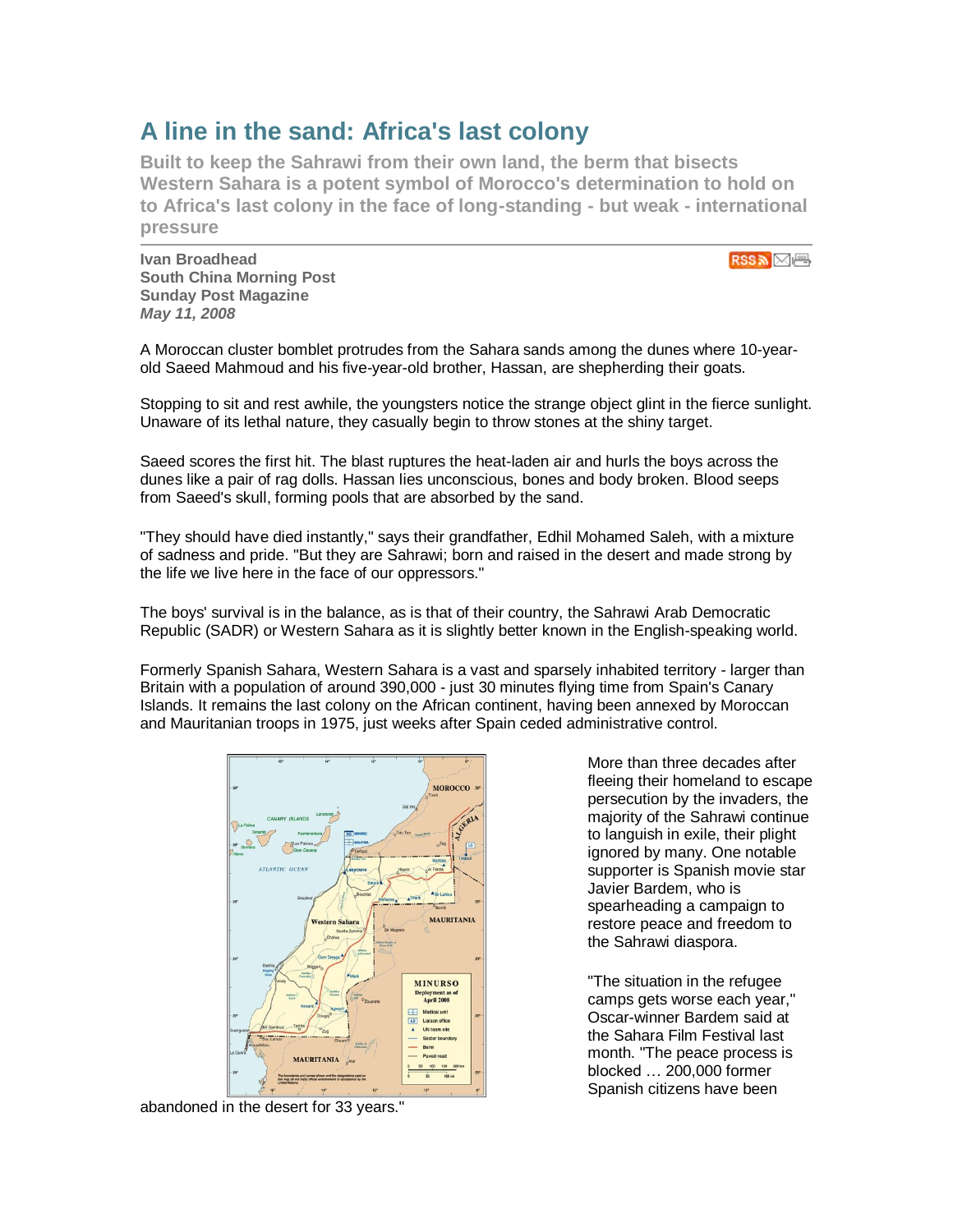Leading up to their retreat, the Spanish colonial authorities were plagued by guerrilla attacks launched by the Sahrawi independence movement, the Polisario Front. Such was their success that Spain planned to deliver Western Sahara into Polisario hands.

Morocco's King Hassan II had other ideas and, asserting an historical claim on the territory, ordered 350,000 of his countrymen to the border. On November 6, 1975, the unarmed Moroccan protestors invaded Western Sahara and confronted the Spanish army in an event known as the Green March.

The move forced Spain to the negotiating table and, eight days later, in the same week that General Francisco Franco died, the European power rid itself of Western Sahara by signing the Madrid Accords. Instead of giving the Sahrawi the independence they craved, the agreement divided sovereignty between Morocco and Mauritania.

"Our country was not Spain's to give," protests Mohamed Abdelaziz, Polisario secretary general and president-in-exile of the SADR, repeatedly pounding an enormous fist on the arm of his chair.

We are speaking in Rabuni, one of the six refugee camps near Tindouf, in the Algerian Sahara, that have been home to the Sahrawi since Morocco and Mauritania launched full-scale military invasions of Western Sahara shortly after the Accords were signed.

Abdelaziz offers a tiny glass of the sweet, scalding Chinese tea popular among the nomadic Berbers from whom his people are descended. "Imagine, in 1997, if Britain handed Hong Kong to Japan instead of returning her to China," he continues. "Explain this to your readers and they will understand the injustice."



**Images: Ivan Broadhead and Mikaela Wallinder, Landmine Action**

## **President Abdelaziz (left), General Zhao (top right) and a Landmine Action survey team in the liberated territory**

There is something of the Fidel Castro about Abdelaziz, from the beard and regulation army fatigues to the zealous spark in his eyes. Appropriately, his predecessor, El-Ouali Mustapha Sayed, was every bit the Che Guevara. The pair led by example; from the outset of the conflict they joined their comrades at the frontline to fight against the invaders.

El-Ouali was killed in 1976, aged 28, during a Polisario raid on the Mauritanian capital,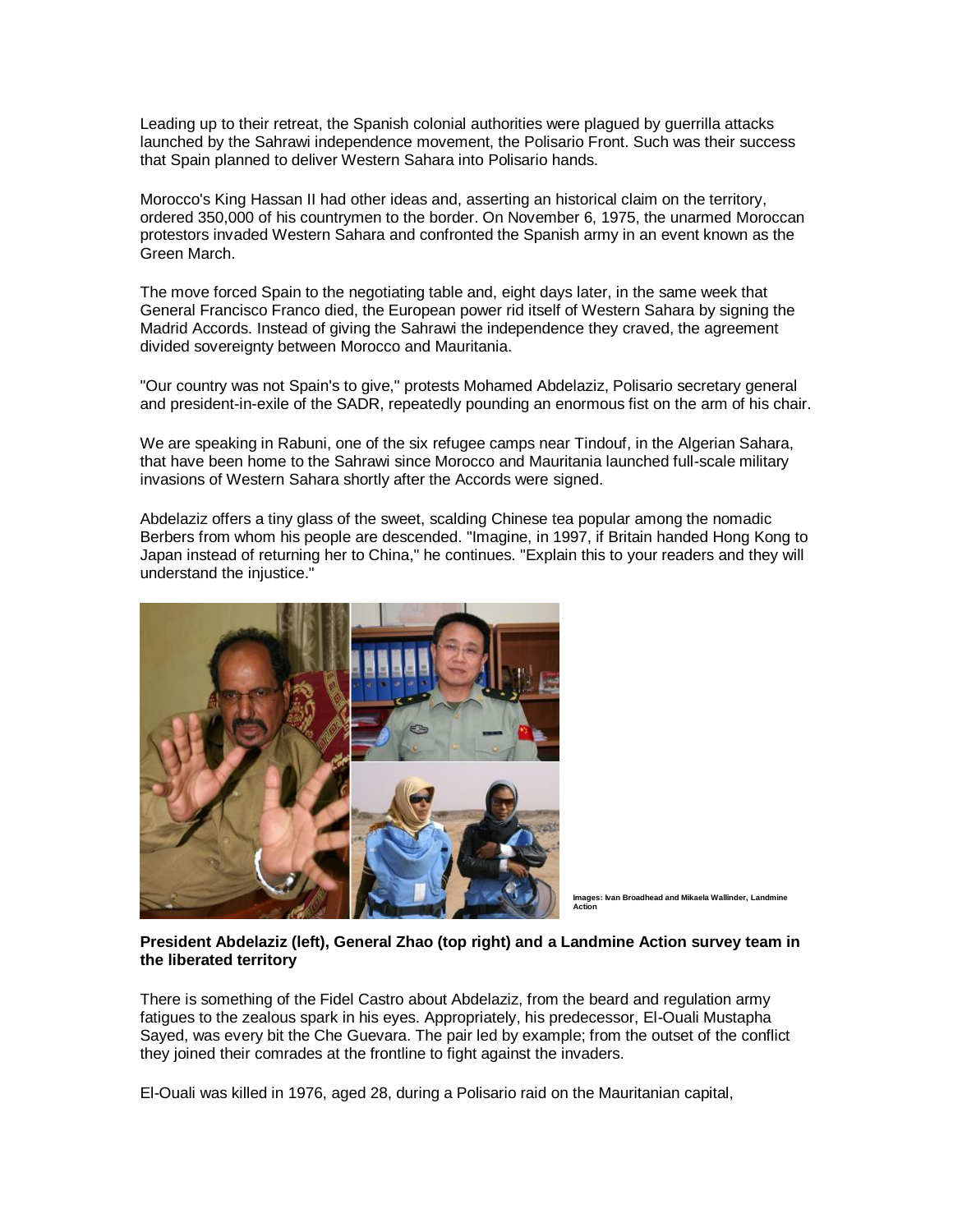Nouakchott. His death was not in vain. The success of the Polisario's guerrilla tactics in those early years hastened the coup against Moktar Ould Daddah, Mauritania's president.

By 1979, the new Mauritanian leadership had signed a peace agreement officially recognising Western Sahara's right to independence. Today, around 50 countries and the African Union offer that same recognition. However, before the Polisario could reclaim the third of its territory occupied by Mauritania, Morocco's army marched in. Brutally subjugated, much of the remaining civilian population took flight across the desert to link up with the Polisario in Algeria. Columns of Sahrawi women and children ran the gauntlet of the Moroccan air force, its cluster bombs and napalm.

Building an entire state-in-exile during those early years was extremely tough. Even today, food remains in short supply in the refugee camps and there are precious few ways for families to generate income - this is a people that very much depends on the goodwill of the international community for its survival.

At least a quarter of the entire Sahrawi population resides in the Tindouf camps. Despite the challenges, there is an idealism that pervades the refugees' spirit. At an artisan's co-operative in February 27 Camp - named to commemorate the day the SADR was officially established - an elderly weaver named Fatima Muda tells how the Polisario prioritises health, education, gender equality and other issues not readily associated with Arab separatist movements.

"Women played a vital role in the struggle," she says, "and one of the legacies today is a parliament-in-exile in which 35 per cent of seats are held by female members" - a figure that puts the Hong Kong Legislative Council's 15 per cent to shame.

Muda and her friends, all grandmothers, are keen to show they are still engaged in the struggle. Gathering swathes of red, green, black and white cloth, they stitch together a Polisario flag on their Chinese sewing machine. "Take this with you when you go to the occupied territory and bury



it in the sand of our birthplace," they request. "And when you are safely away from the Moroccan oppressors, the east wind will blow away the sand and our flag will be free."

As the conflict dragged into the 1980s, Moroccan troops became increasingly demoralised at the Polisario's military successes and the government faced a growing financial strain to sustain the war effort. "We, on the other hand, went to war as the weak and the aggressed. Our strength came from the legitimacy of our cause and has not faltered," asserts Abdelaziz.

In a strategy that harks back to the Aurelian Walls of ancient Rome, Morocco concluded

that the only way to restrict the Polisario's hit-and-run tactics was to confine the enemy guerrillas behind an artificial barrier. Bulldozers were brought deep into the desert and construction of a berm began. Completed in 1987, this sand wall bisects Western Sahara from the northeast corner to the southwest. It is a formidable military installation extending 2,700km, nearly half the length of the Great Wall of China. It is the single longest minefield in the world and is manned by 120,000 soldiers.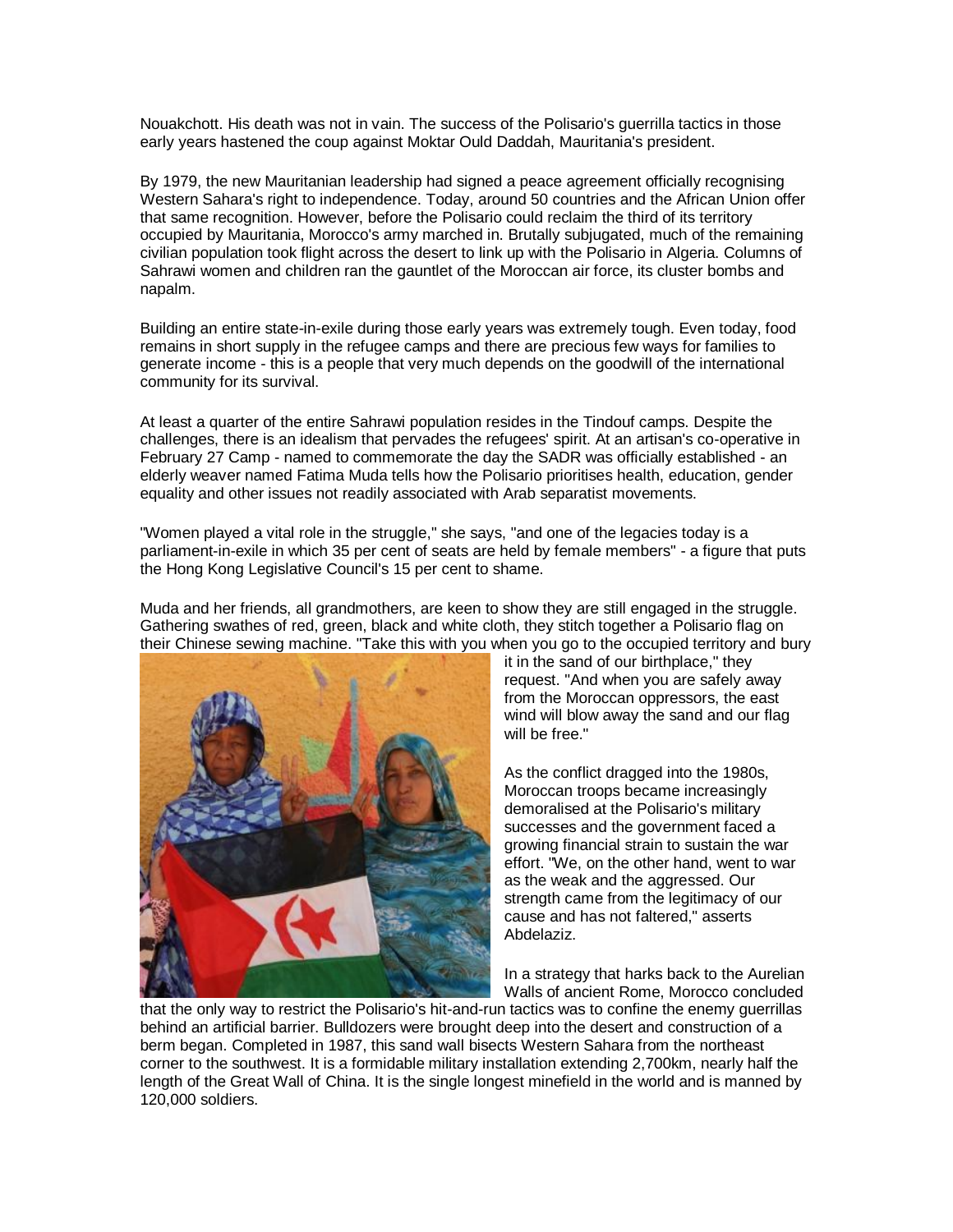The berm's construction brought about a stalemate in the military conflict, shifting the spotlight to the diplomatic arena. And it is into this figurative minefield that a Chinese army officer, Major General Zhao Jingmin, has recently stepped.

Zhao is the military commander of the United Nations Mission for the Referendum in Western Sahara (Minurso), established by the Security Council in 1991. Appointed by UN Secretary General Ban Ki-moon last year, he is the first Chinese to lead a UN military force – a sign, he says, of the growing international respect for China.

Our first meeting, which takes place in the Sahara, is somewhat incongruous. It is St Patrick's Day and, at the UN compound in Laayoune, Zhao is participating in a flag-raising ceremony organised by his Irish Defence Force colleagues. The senior Irish officer, the genial Colonel Fergus Hannon, has gone to great lengths to make the event one to remember by requisitioning a bagpiper, Quarter Sergeant Usher, from headquarters in Dublin.

Zhao looks on in the sweltering heat, perhaps unsure what to make of Sergeant Usher's kilt, which ripples in the light breeze as he gives a rousing rendition of *Wearing of the Green* on the outlandish instrument tucked under his arm. One supposes the general has seen nothing of the like in his native Shanxi province.

More than 200 army officers from 27 countries report to Zhao, including a contingent of 13 Chinese. They are responsible for policing 266,000 sq km of desert and preserving the integrity of the ceasefire that has existed since 1991. "It's as much a diplomatic challenge as military," confirms Zhao in fluent French, which he learned during postgraduate studies in Senegal. "We're here to help the parties try and achieve a solution."

Zhao knows the lie of the land well. This is his second posting to Minurso and he has honed his military and political skills in other hotspots, including the UN's Iraq-Kuwait Observation Mission.

"The referendum issue is integral to the political impasse between the Polisario and Morocco," he says, before explaining the events that led to the creation of Minurso.

A year before the Madrid Accords were signed, Spain finally agreed to abide by General Assembly Resolution 2229 (1966) in the face of Mauritania and Morocco's claims on Western Sahara. The resolution required that Western Sahara, defined by the UN as a non-self-governing territory, be allowed to decide its political destiny by means of a referendum.

That the Polisario would win the vote was beyond doubt; a UN fact-finding mission conducted in May 1975 found overwhelming Sahrawi support for independence. The Polisario position was strengthened in October 1975, when the International Court of Justice, responding to King Hassan's claim that Western Sahara was part of Moroccan territory, ruled that neither Morocco nor Mauritania had any legitimate right to assert sovereignty.

Since the judgment, the Moroccan government has poured money into the occupied territory and encouraged mass immigration of its nationals with the brazen use of job offers and tax incentives; votes are being bought for any eventual referendum.

Despite Polisario flexibility on whether these immigrants should be allowed on the electoral register, Morocco remains recalcitrant on agreeing the formula and date for a plebiscite. The referendum issue remains the biggest stumbling block between the sides.

With rioting taking place in Lhasa the morning we meet, it seems appropriate to ask Zhao whether he envisages any role for the UN in Tibet: "It is not necessary for the UN to do anything,"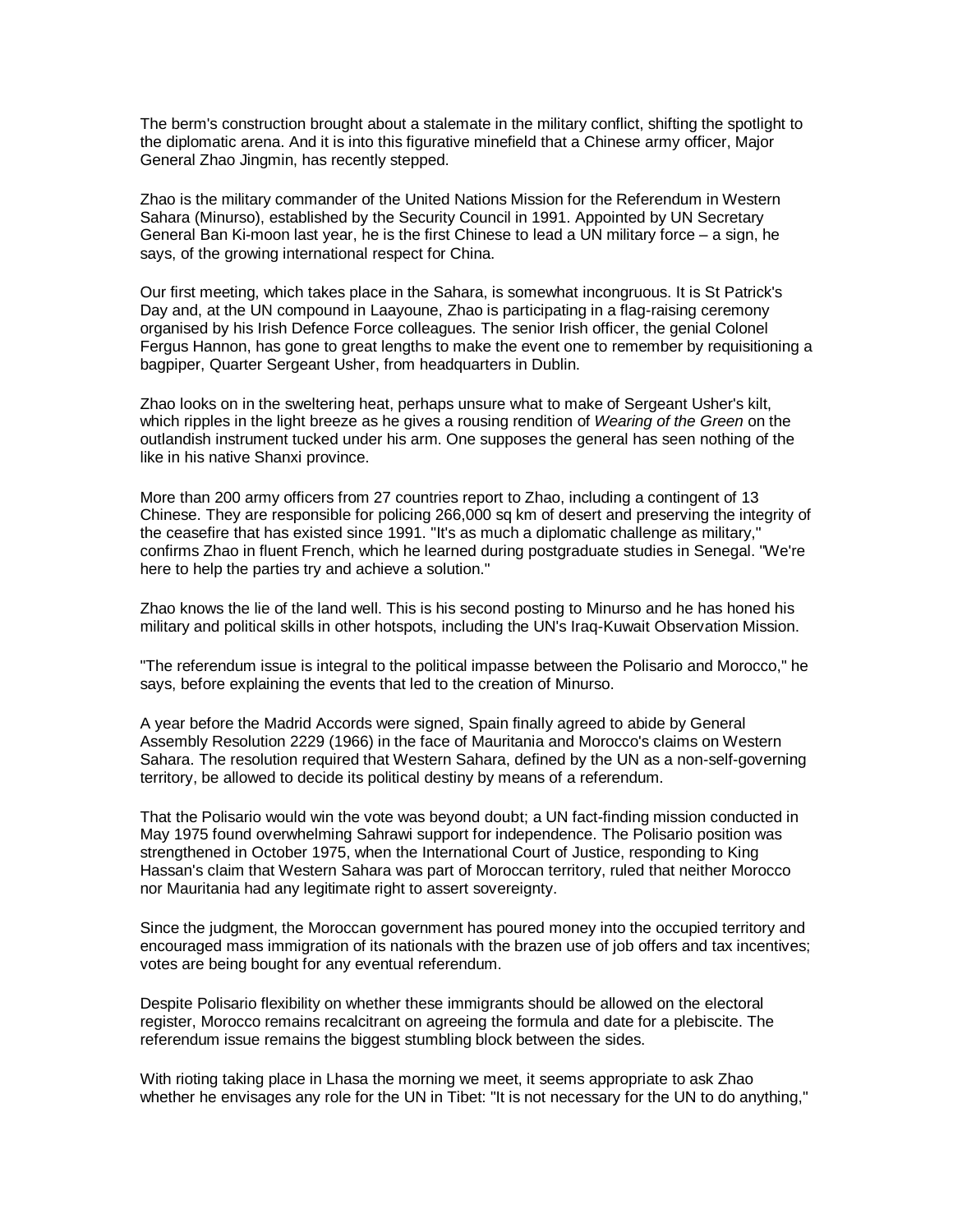he says. "Tibet is a region of China so this is a domestic issue.

"China has made lots of efforts to improve the situation," he adds. "The violent actions of these wrongdoers would not be tolerated in any civil society. China cannot tolerate persons who want to split our country."

To get a better perspective on what a split country looks like, I sign a death liability waiver and climb aboard a UN Mi-8 helicopter on a flight to join a desert patrol on the liberated side of the berm. Reassuringly, the Ukrainian pilots are still sporting the lucky shamrock buttonholes distributed by Colonel Hannon's men.



Image: Ivan Broadhead

**The berm, referred to by activists as Morocco's "Wall of Shame", extends over 2,000 km** 

Skimming the desert at a few hundred feet with the helicopter windows open is an exhilarating experience. It is easy to understand how Antoine de Saint-Exupery gained his inspiration to write *The Little Prince* when he flew in these same skies. But it is the sheer size of the berm that takes the breath away.

It has severed Western Sahara like a knife cut. For more than 30 years the berm has divided families. The barbed wire and machine guns suggest just how oppressive life on the occupied side is. On my return to Laayoune, the largest city in Western Sahara and claimed by the SADR as its capital de jure, I determine to make contact with Sahrawi activists to hear first-hand their stories of life under occupation.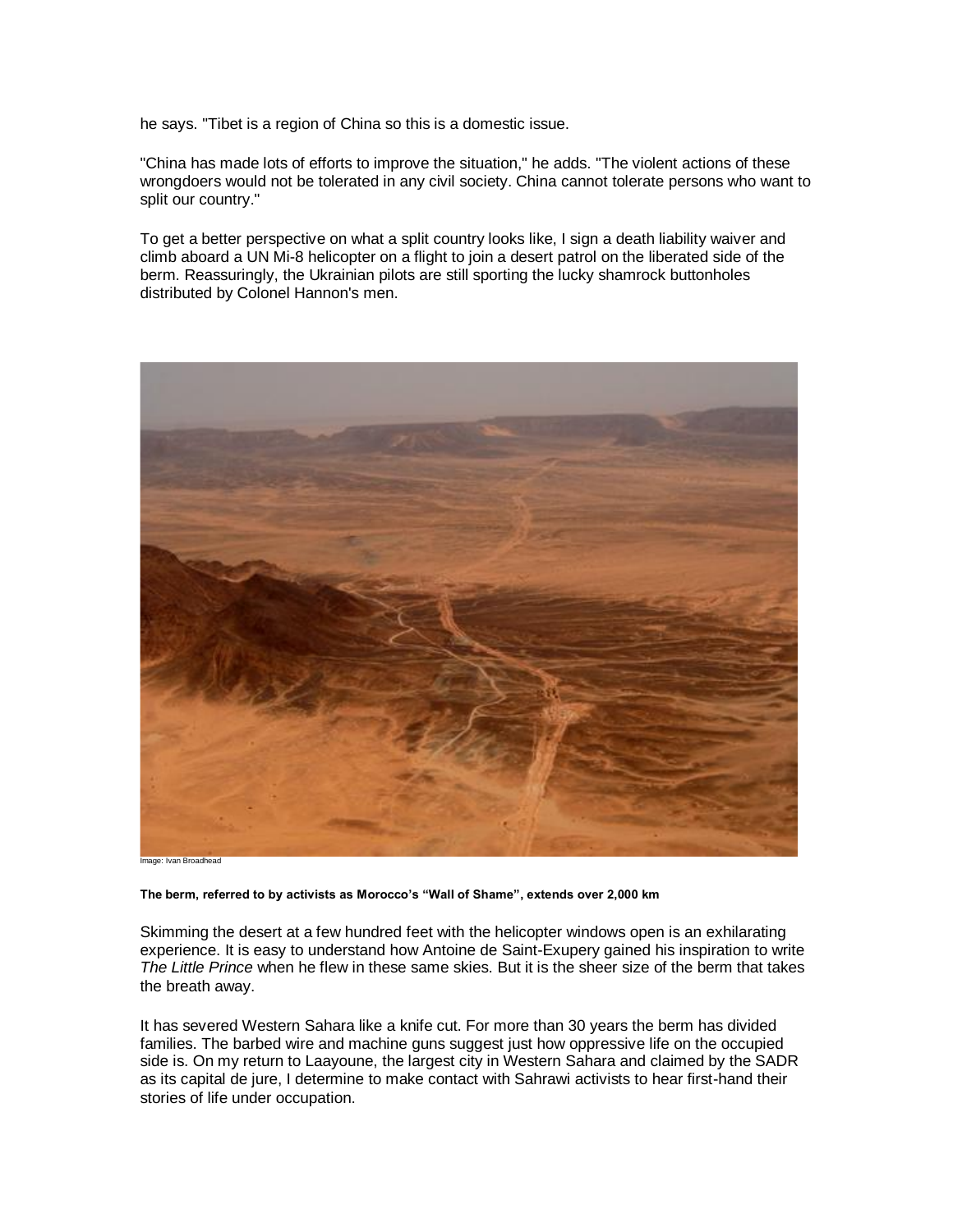London-based sources provide an introduction to the Sahrawi Association of Victims of Grave Human Rights Violations (ASVDH). Representatives are cautious but they are willing to meet.

This is easier said than done. Moroccan security forces are everywhere. In one 24-hour period I am detained on four occasions by uniformed policemen and twice by undercover officers. The questions are the same; "Why are you here?"; "Where are you going?"; "Who are you meeting?" The routine soon becomes familiar. As a foreign journalist, the worst that can happen is to be incarcerated then deported. Not so for the Sahrawi.

Elghalia Djimi, ASVDH vice-president and a Sahrawi independence activist, was imprisoned in November 1987, held and tortured by the Moroccans for more than three years. "We make the comparison with Abu Ghraib," she says. "I was blindfolded, bitten by dogs, sexually abused and deprived of sleep."

Why can't Morocco's allies, particularly France, Spain and the United States, put pressure on Rabat to move the referendum issue forward and end the human rights abuses? Olaia Sagredo, a Spanish spokeswoman for The Association for the Families of Sahrawi Prisoners and the Disappeared, sees several reasons: "Whenever France and Spain become too vocal, Morocco simply threatens to open the floodgates and let North African immigrants stream into Europe. This terrifies them and they do everything they can to placate Rabat," she explains. "As for the US, they see Morocco as one of their few allies in the Arab world, particularly in the fight against terrorism, and they won't risk damaging the relationship."

A last reason finds its roots in economic expediency. Western Sahara is one of the world's leading phosphate producers and, in negotiations during the Madrid Accords, Spain ensured it would retain a large stake in the industry. To alienate Morocco and be denied access to the phosphate mines would be an enormous blow to Spanish interests.

The issue of the exploitation of Western Sahara's natural resources is contentious. According to Stephen Zunes, professor of politics and renowned Middle East expert at the University of San Francisco, "The UN did serve notice to the Moroccan government back in 2002, raising legal concerns regarding contracts being offered for oil exploration [and] questioning the legality of awarding such contracts as long as Western Sahara is recognised as a non-self-governing territory."

However, Morocco continues to try and engage with multinationals. Total Fina Elf is among those that have been shamed by NGOs and shareholder activists into beating a retreat from Western Sahara. Island Oil, listed on London's AIM index, remains one of the few companies with the temerity to continue operating under Morocco's auspices in the occupied territory.

Even Hong Kong has been dragged into the debate. A cargo vessel belonging to Jinhui Shipping, a subsidiary of Hong Kong-listed Jinhui Holdings, was recently observed in Laayoune harbour by the Norwegian Support Committee for Western Sahara. The crew was preparing to load a cargo of phosphate bound for New Zealand.

Raymond Ching, Jinhui vice president, explains that the ship, the Jin Cheng, was bought from another shipping line last year with a contract arranged by the previous owner that Jinhui had an obligation to fulfil.

"Being headquartered in Asia, we confess we knew nothing about Western Sahara. We've only had this one charter ... but now that we understand the issue we will not directly contract any more business out of there," Ching promises.